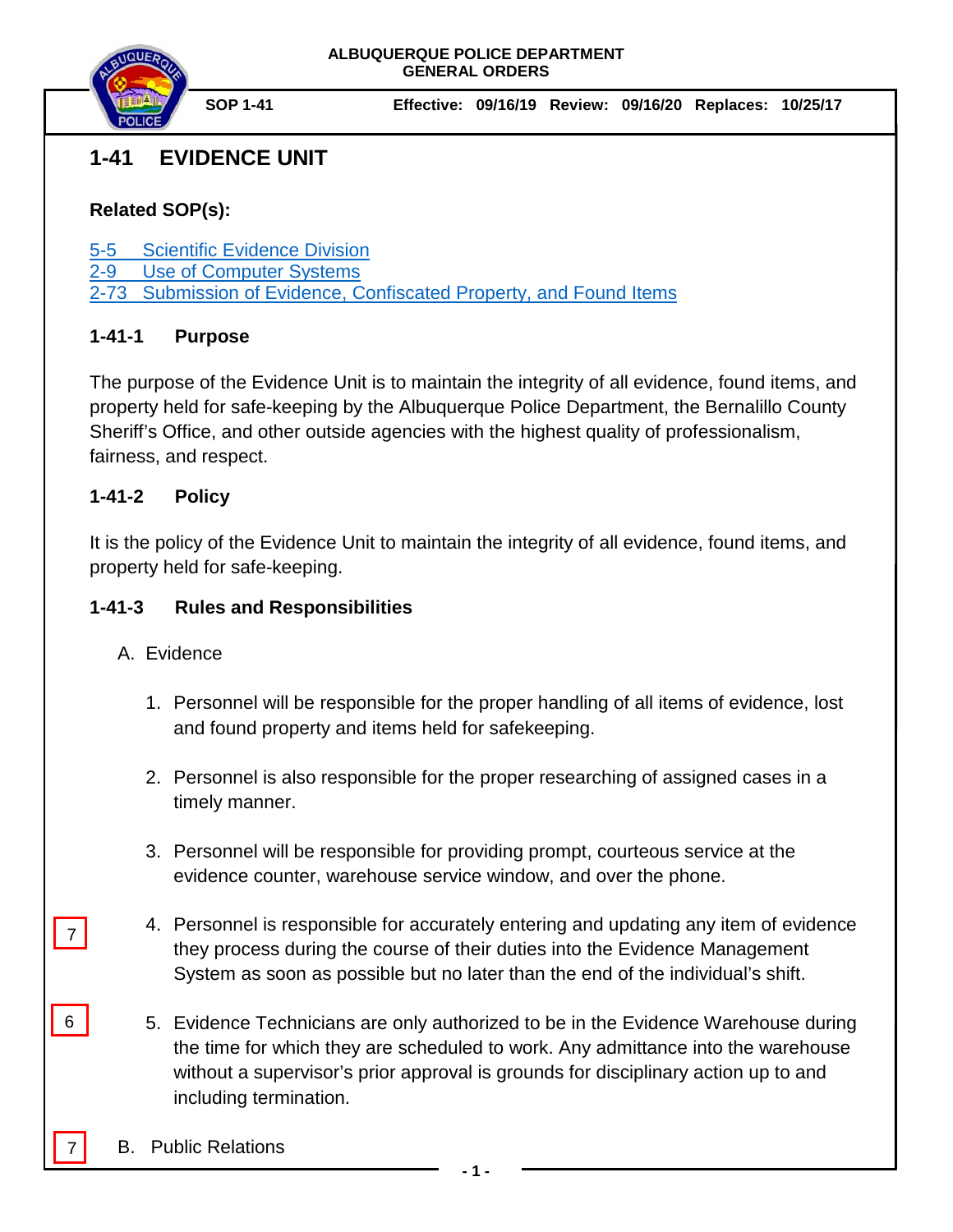

**SOP 1-41 Effective: 09/16/19 Review: 09/16/20 Replaces: 10/25/17**

- 1. All assigned personnel will make every attempt to assist in resolving any inquiry before a client is directed to another unit or individual. Additionally, clients who come to the Evidence Unit without making an advance appointment will not be denied assistance. Every effort will be made to assist them even if they do not have pertinent information such as a case number.
- 2. Utilization of City or personal phones by employees for personal business will be kept to an absolute minimum.

## C. Security

- 1. Only authorized Evidence personnel will have unescorted access to the evidence warehouse. Security for the evidence warehouses and all items of evidence are the responsibility of all employees of the Evidence Unit. Any breach in security (i.e.: either evidence employees or non-evidence employees in unauthorized areas, mishandling of evidence to tampering with evidence) will be reported to an Evidence Supervisor immediately. Failure to report items described above will result in disciplinary action.
- 2. All evidence employees will be issued a personal locker in the locker room along with an issued key lock. All personal belongings (purses, backpacks, workout bags, etc.) must be secured here. Employees should be aware that there is no expectation of privacy in these lockers, and they are subject to search by a supervisor at any time.
- 3. Employees shall escort visitors and be physically present with the individual(s) during their presence at the unit.; Employees shall document on the visitor's logs the time the visitor exits the area by placing the time of exit and their initials in the appropriate box adjacent to the visitor's signature and purpose of visit.
- 4. At no time will there be fewer than two evidence technicians in the warehouse during normal working hours to ensure security and safety.
- 5. Personnel will ensure that all evidence is returned to the warehouse and updated in the Evidence Management System at the end of the day.
- 6. The warehouse alarm is to be activated at the end of each day by the Evidence Unit Supervisor or designee.
- D. Safety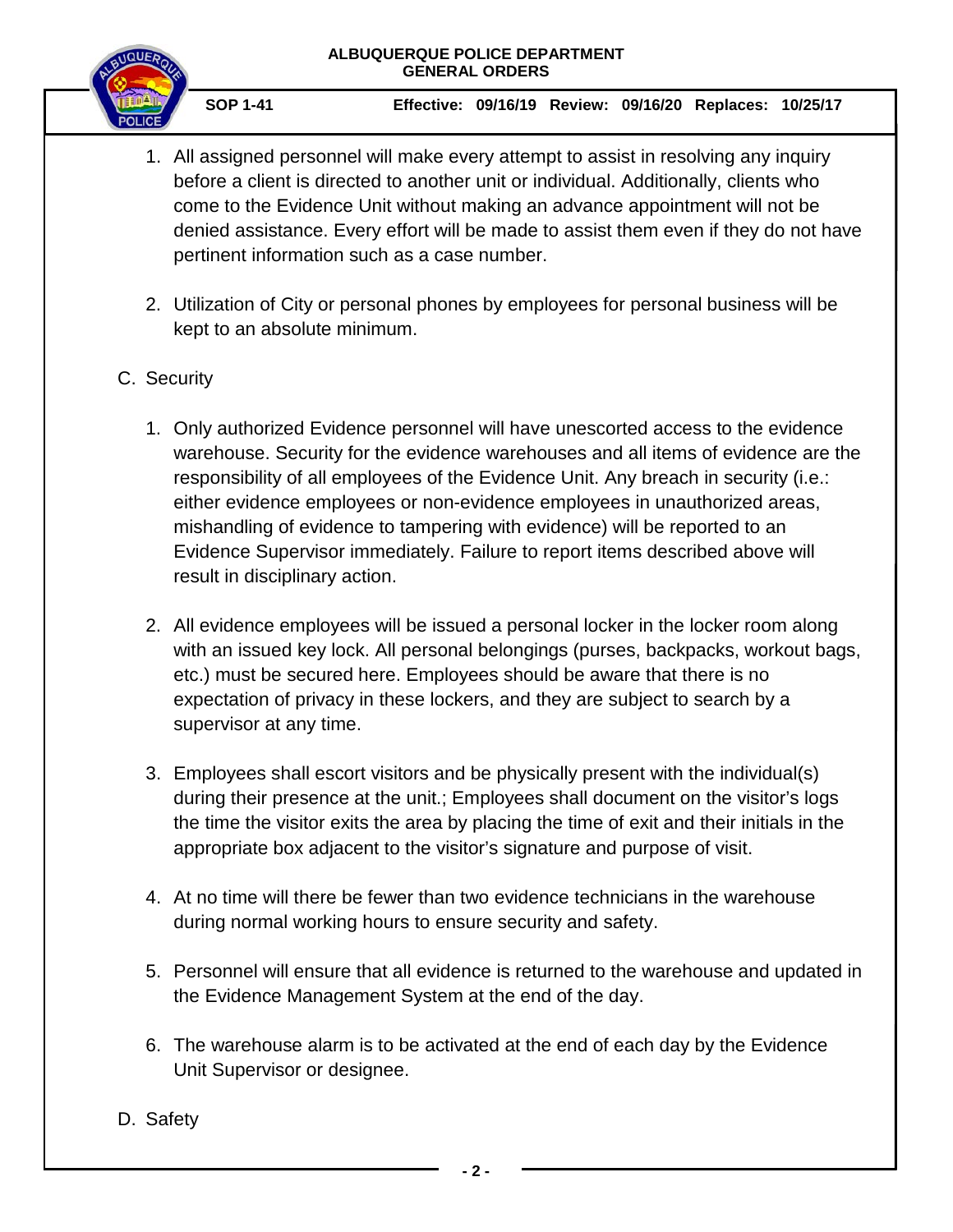# **ALBUQUERQUE POLICE DEPARTMENT GENERAL ORDERS SOP 1-41 Effective: 09/16/19 Review: 09/16/20 Replaces: 10/25/17** 1. Only safety step stools or ladders for climbing will be used. Employees will not stand on swivel chairs or use them as stepping stools. 2. Evidence will be stored in such a manner, so there is no danger from sliding, falling, or presenting a hazard by striking against it.

3. All employees will be familiar with building evacuation in case of a bomb threat,

4. Food and drinks are not permitted in the vaults, fire room, or freezers.

- 
- 4. Inventories/Inspections and Audits
- a. The Evidence Unit shall maintain electronic logs. b. All court orders, Brady Bill Checks, disposition letters and any other records relating to items within the Evidence Unit will be maintained at the Evidence
- c. The Evidence Supervisor will maintain an indefinite file of approved user access/change requests.

b. Evidence management software – user request will be forwarded to the

Evidence management via interoffice correspondence for

- 
- 3. Evidence Files/Logs

Unit.

2. Computer

1. General

7

a. It is the responsibility of each individual assigned to the Evidence Unit to assist in the maintenance of records and files. Records will reflect the status of all property held by the Evidence Unit.

a. The Evidence Unit utilizes several Evidence Management Programs to ensure an accurate chain of custody for every item of evidence through an electronic tracking system. Should the system not function for any reason, the supervisor may authorize alternative methods of tracking evidence until the situation is resolved. Once the Evidence Management System is available, all records will

- 
- 

immediately be entered into the system.

fire, or other emergencies.

E. Records and Administration

**- 3 -**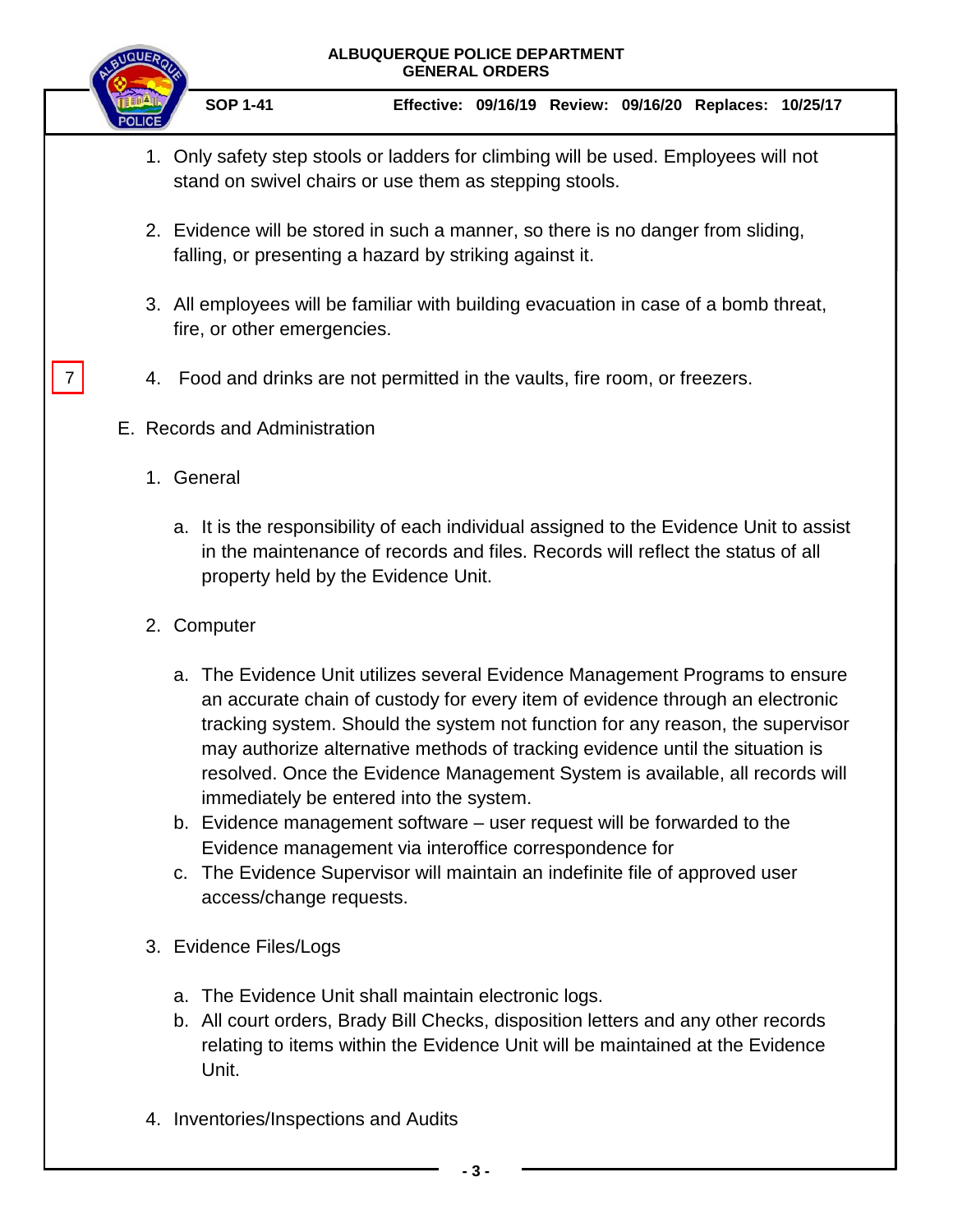

**SOP 1-41 Effective: 09/16/19 Review: 09/16/20 Replaces: 10/25/17**

- a. Unit personnel will maintain an up-to-date inventory of property being held within the unit through the use of the Evidence Management System.
- b. Evidence staff will conduct periodic bin audits to ensure quality control of stored items within the bins. The Unit Supervisor will maintain these audits.
- c. An inventory/inspection of the Evidence Unit will take place whenever the person responsible for the unit is assigned to and /or transferred from the position. The inventory/inspection is to be conducted jointly by the newly designated property custodian and a designee of the Chief of Police to ensure that records are correct and properly annotated.
- d. An annual audit of the Evidence Unit will be conducted by a supervisor not routinely or directly connected with the Evidence Unit to ensure that the Evidence Unit is maintained in a clean and orderly fashion and that the integrity of the property is being maintained. The Chief of Police will schedule this audit. The Evidence Supervisor will forward a copy of this audit to the Performance Metrics Unit upon completion.
- e. At the direction of the Chief of Police, the Inspections Unit may conduct unannounced inspections of the Evidence Unit. All Evidence Unit staff members are expected to cooperate completely with the Performance Metrics Unit.
- f. The Evidence Unit will call upon the Performance Metrics Units to conduct any audits of evidence before disposal or destruction.
- F. Categories of Property or Evidence
	- 1. Officers shall tag property or evidence designated as contraband as an item to "Destroy."
		- a. The Evidence Unit will retain property or evidence for a minimum of 90 days before destruction to ensure there is no evidentiary value
	- 2. Officers shall tag property or evidence designated as a "Found" Item.
		- a. The item will be held for 90 days.
		- b. If before, the technician will send a letter advising the owner the item(s) must be claimed within 90 days. The item will be held in our possession for 90 days.
		- c. If, after 90 days the property has not been claimed then it will be properly disposed of as per New Mexico State Statue sections 29-1-13 through 29-1-15 NMSA 1978.
		- d. Property not claimed by the owner after 90 days may be released to the finder in compliance with the Finders Law. Firearms, ammo, and contraband do not apply to this law.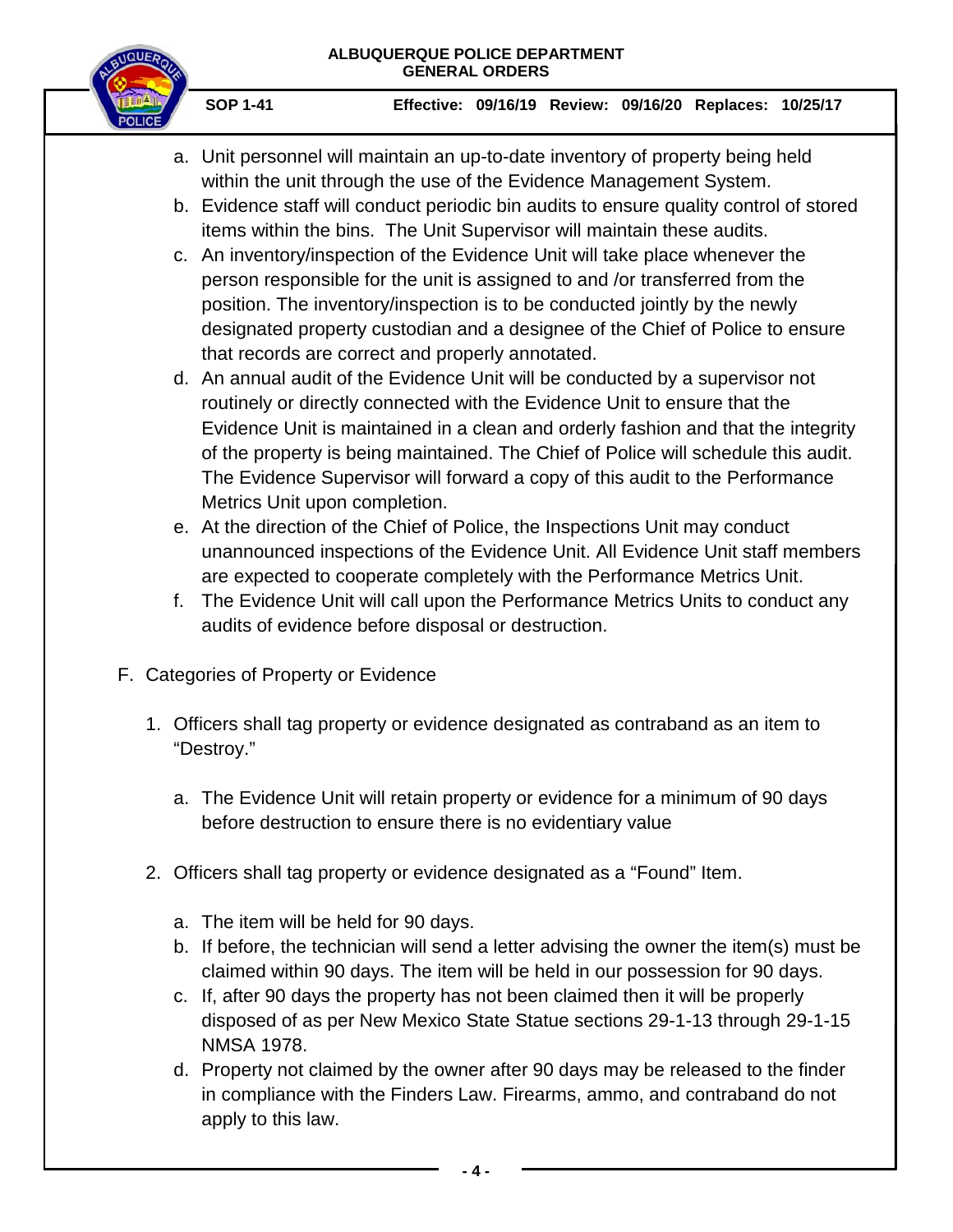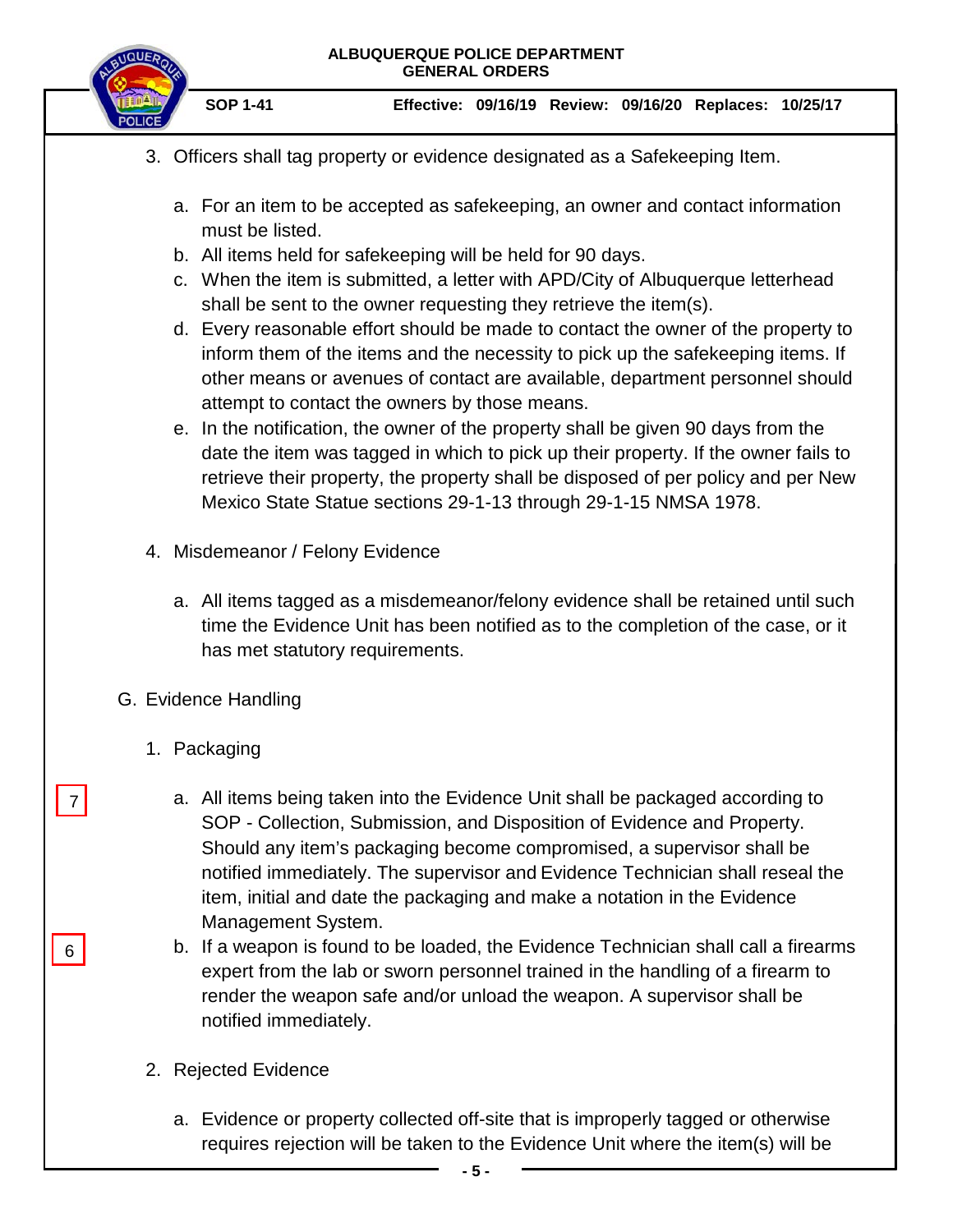| ALBUQUERQUE POLICE DEPARTMENT<br><b>GENERAL ORDERS</b> |                                                                                                                                                                                                                                                                                     |                                                                                                                                                                                                                                                                                                                                                                                                      |  |  |  |  |                                                         |  |  |
|--------------------------------------------------------|-------------------------------------------------------------------------------------------------------------------------------------------------------------------------------------------------------------------------------------------------------------------------------------|------------------------------------------------------------------------------------------------------------------------------------------------------------------------------------------------------------------------------------------------------------------------------------------------------------------------------------------------------------------------------------------------------|--|--|--|--|---------------------------------------------------------|--|--|
|                                                        |                                                                                                                                                                                                                                                                                     | <b>SOP 1-41</b>                                                                                                                                                                                                                                                                                                                                                                                      |  |  |  |  | Effective: 09/16/19 Review: 09/16/20 Replaces: 10/25/17 |  |  |
|                                                        | stored. Rejects should be fixed within five working days. If the reject is within<br>five working days, the tagging officer's immediate supervisor will be notified.                                                                                                                |                                                                                                                                                                                                                                                                                                                                                                                                      |  |  |  |  |                                                         |  |  |
|                                                        | 3. Storing Property                                                                                                                                                                                                                                                                 |                                                                                                                                                                                                                                                                                                                                                                                                      |  |  |  |  |                                                         |  |  |
|                                                        |                                                                                                                                                                                                                                                                                     | a. All property taken into the Evidence Unit shall be stored in designated areas<br>depending on the item. Items requiring extra security measures such as<br>firearms, narcotics, cash, and jewelry shall be stored in their respective vaults.<br>All other items of property will be stored in bins and shelf areas depending on                                                                  |  |  |  |  |                                                         |  |  |
| 5<br>$\,6\,$                                           |                                                                                                                                                                                                                                                                                     | their size.<br>b. Only authorized items may be stored outside the evidence warehouse.<br>Items with extra security measures shall remain in their vaults until they are<br>C.<br>properly disposed of.                                                                                                                                                                                               |  |  |  |  |                                                         |  |  |
| H. Releasing Evidence                                  |                                                                                                                                                                                                                                                                                     |                                                                                                                                                                                                                                                                                                                                                                                                      |  |  |  |  |                                                         |  |  |
|                                                        | 1. Technicians will make sure that officers releasing evidence present documentation<br>to ensure that they have the authority of the case to release or dispose of<br>evidence. If a technician does not recognize an officer, he or she should ask or<br>official identification. |                                                                                                                                                                                                                                                                                                                                                                                                      |  |  |  |  |                                                         |  |  |
| 6                                                      | Evidence will only be released under the following circumstances:<br>2.                                                                                                                                                                                                             |                                                                                                                                                                                                                                                                                                                                                                                                      |  |  |  |  |                                                         |  |  |
|                                                        |                                                                                                                                                                                                                                                                                     | a. Court order signed by a judge;<br>b. By authorization of the submitting officer, investigating officer, or their<br>respective supervisor; or<br>c. By authorization of the City Attorney or APD legal counsel.                                                                                                                                                                                   |  |  |  |  |                                                         |  |  |
|                                                        |                                                                                                                                                                                                                                                                                     | 3. Copies of documents authorizing release or disposition of any items of evidence<br>(Court Orders, D.A. Letters, etc.) may be accepted. If there is a question of<br>authenticity, it shall be reviewed by an Evidence Supervisor or designee. Court<br>orders will have the case number, inventory or amount of money to be released as<br>well as the judge's signature authorizing the release. |  |  |  |  |                                                         |  |  |
|                                                        |                                                                                                                                                                                                                                                                                     | 4. When releasing property/evidence, all information about the release will be<br>captured in the Evidence Management System to include scanning court orders,<br>DA letters or the signature of the releasing person as well as the person receiving<br>the item.                                                                                                                                   |  |  |  |  |                                                         |  |  |
|                                                        |                                                                                                                                                                                                                                                                                     | 5. Any questions regarding the release of property should be directed to the Unit<br>Supervisor.<br>- 6 -                                                                                                                                                                                                                                                                                            |  |  |  |  |                                                         |  |  |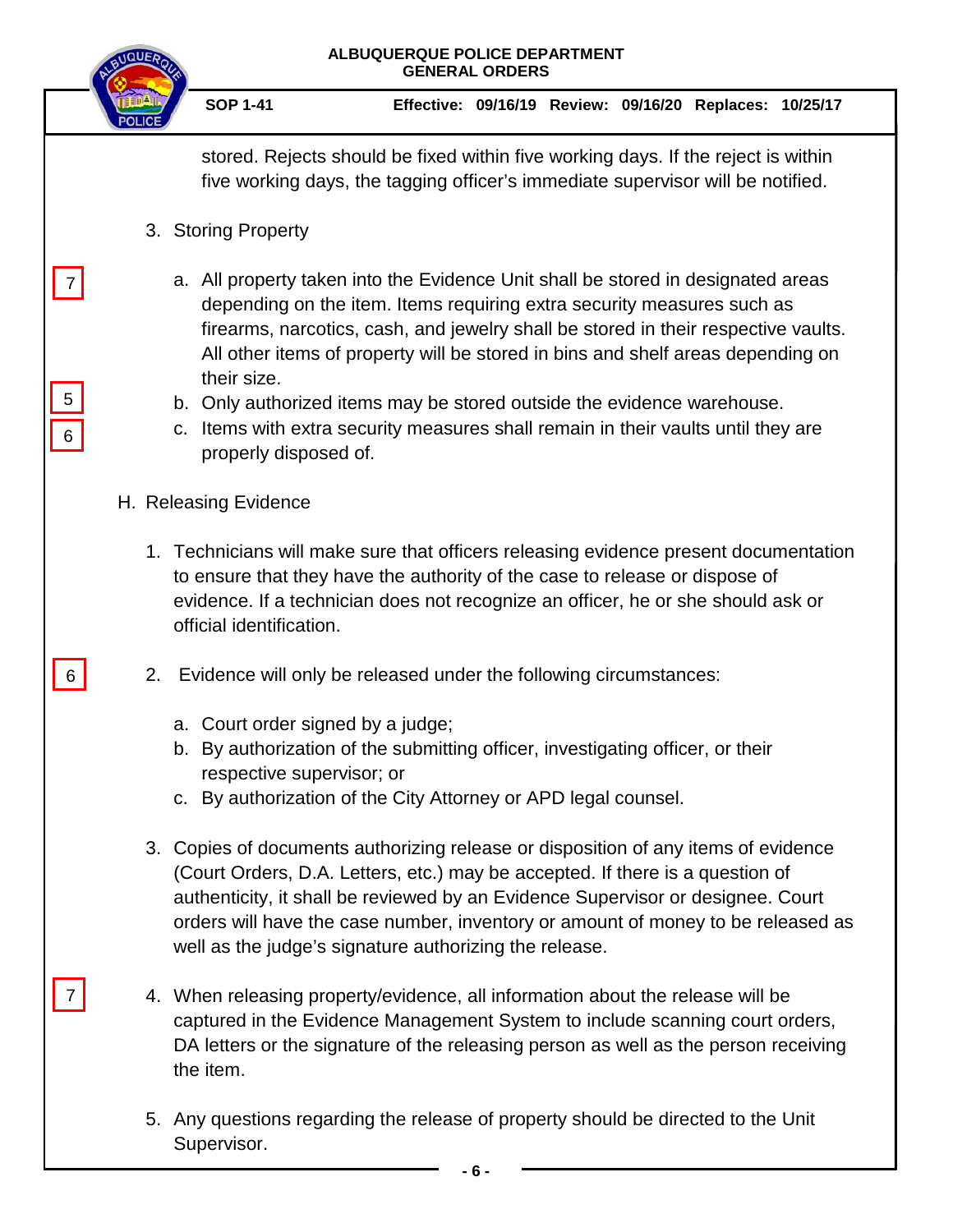- I. Requests for Audio/Video Copies and Reproduction
	- 1. All requests for audio and video copies shall be submitted through the Evidence Unit email at apdevidence@cabq.gov. Speed letters must be included when applicable.
	- 2. Requests for copies of Axon videos shall be shared via Evidence.com.
	- 3. If requested by an authorized entity, (District Attorney, City Legal, CPOA, etc.), Evidence personnel may modify the scheduled auto-deletion for non-evidentiary videos to prevent its deletion.
	- 4. The disposition of evidentiary videos shall follow the same policy as other evidence as described in SOP - Collection, Submission, and Disposition of Evidence and Property.
- J. Final Disposition of Evidence/Property
	- 1. The APD Evidence Unit will follow guidelines in NM State Statutes and require written disposition authority from either the District Attorney's office, the City Attorney's Office, the investigation officer, and/or an APD/BCSO supervisor (Sergeant, E-14, or above) as appropriate before the disposition of property or evidence held by this department.
	- 2. The final disposition of found, recovered, and evidentiary property shall be accomplished as soon as possible after legal requirements have been satisfied. Any auction, destruction or transfers shall be done in compliance with New Mexico State Statue sections 29-1-13 through 29-1-15 NMSA 1978.
	- 3. Before disposing of any item in the custody of the Evidence Unit, the Evidence Unit is responsible for ensuring the proper and legal final disposition of the item. The Performance Metrics Unit will be notified and have the authority to conduct a physical inspection of the items being disposed of at any time during the process. The Performance Metrics Unit has the authority to stop any destruction process because of discrepancies in the list or with the inspection of the items. The Evidence Unit will be responsible for documenting all destructions/disposals and forwarding this report to the Inspections Unit.
	- 4. The Evidence Unit will not return any contraband to any party involved in the seizure of the items without proper authorization. It is the policy of this unit to dispose of these items by destroying them after obtaining a court order.